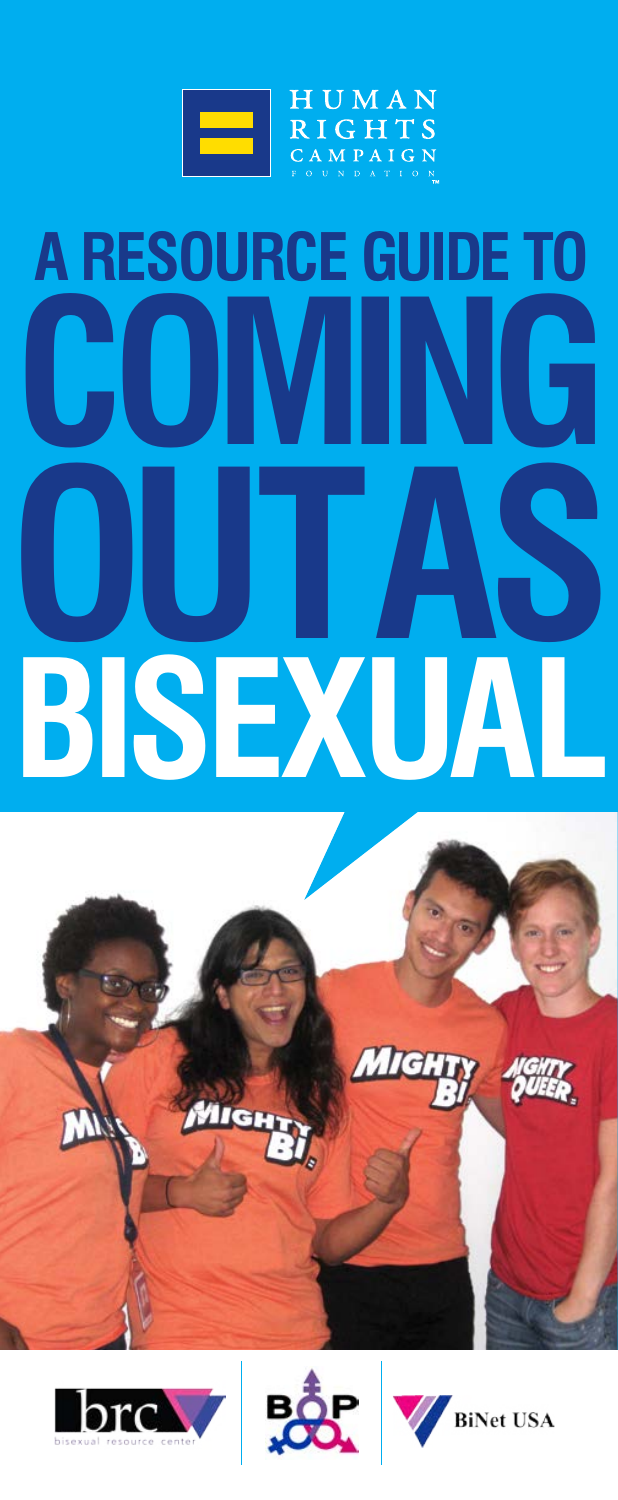## **Contents**

| 3 |  |  | <b>Welcome</b> |  |
|---|--|--|----------------|--|
|   |  |  |                |  |

- **4 [What Does It Mean to Come Out as Bisexual?](#page-3-0)**
- **6 [Coming Out to Yourself](#page-5-0)**
- 7 [Some Tips for Coming Out to Yourself](#page-6-0)

#### **8 [Coming Out to Others](#page-7-0)**

- [8 Why Come Out?](#page-7-0)
- [9 Making a Plan to Come Out](#page-8-0)
- 11 [Making Sure You Are Safe](#page-10-0)
- [11 Dealing With Negative Reactions](#page-10-0)

#### **12 [Coming Out to Different Groups of People](#page-11-0)**

- [12 Coming Out to Family](#page-11-0)
- [14 Coming Out to Friends](#page-13-0)
- [15 Coming Out to Your Spouse or Partner](#page-14-0)
- [15 Coming Out to Your Children](#page-14-0)
- [16 Coming Out in Other Contexts](#page-15-0)

#### **18 [After You Come Out](#page-17-0)**

- 18 Coming Out Again...and Again
- [19 Finding Community](#page-18-0)
- **20 [Glossary of Terms](#page-19-0)**
- **22 [HRC Resources](#page-21-0)**
- **23 [Connecting with the Bi Community](#page-22-0)**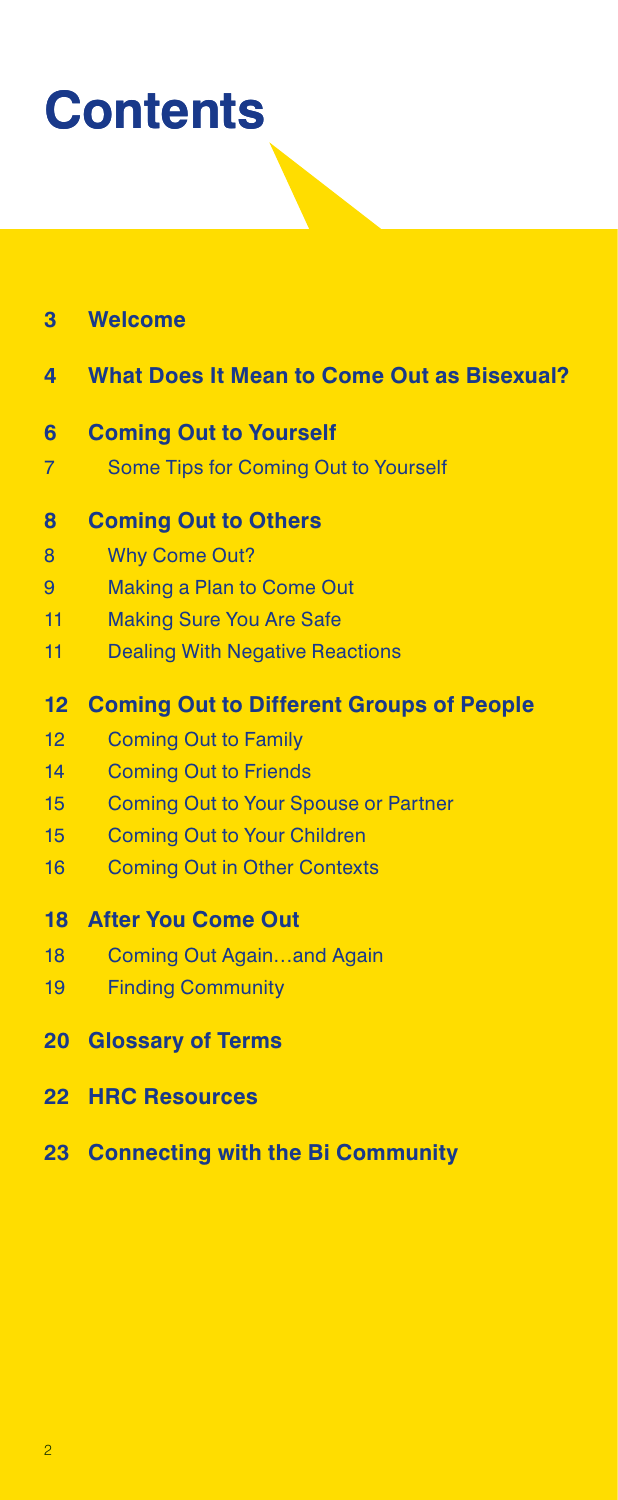## <span id="page-2-0"></span>**Welcome**

Coming out -- the process of being open about your sexual orientation or gender identity –– is different for every person. For bisexual people, coming out can present some unique challenges. As bisexual people, we face skepticism and stereotypes about our sexuality, we are ignored and excluded from lesbian, gay, bisexual, transgender and queer (LGBTQ) spaces, and we are often invisible to each other –– challenges that can make coming out a complicated process.

> Coming out can also be wonderful. It can relieve the stress of having to hide part of yourself, and it gives you the ability to bring your whole self to your life and your relationships. It can also give you the chance to be a role model to others and help you connect with the bisexual community and others who support and celebrate your identity.

> This guide is designed to prepare you for potential challenges of coming out as bisexual and to give you the tools to come out and live openly wherever and whenever you are safe, able and ready.

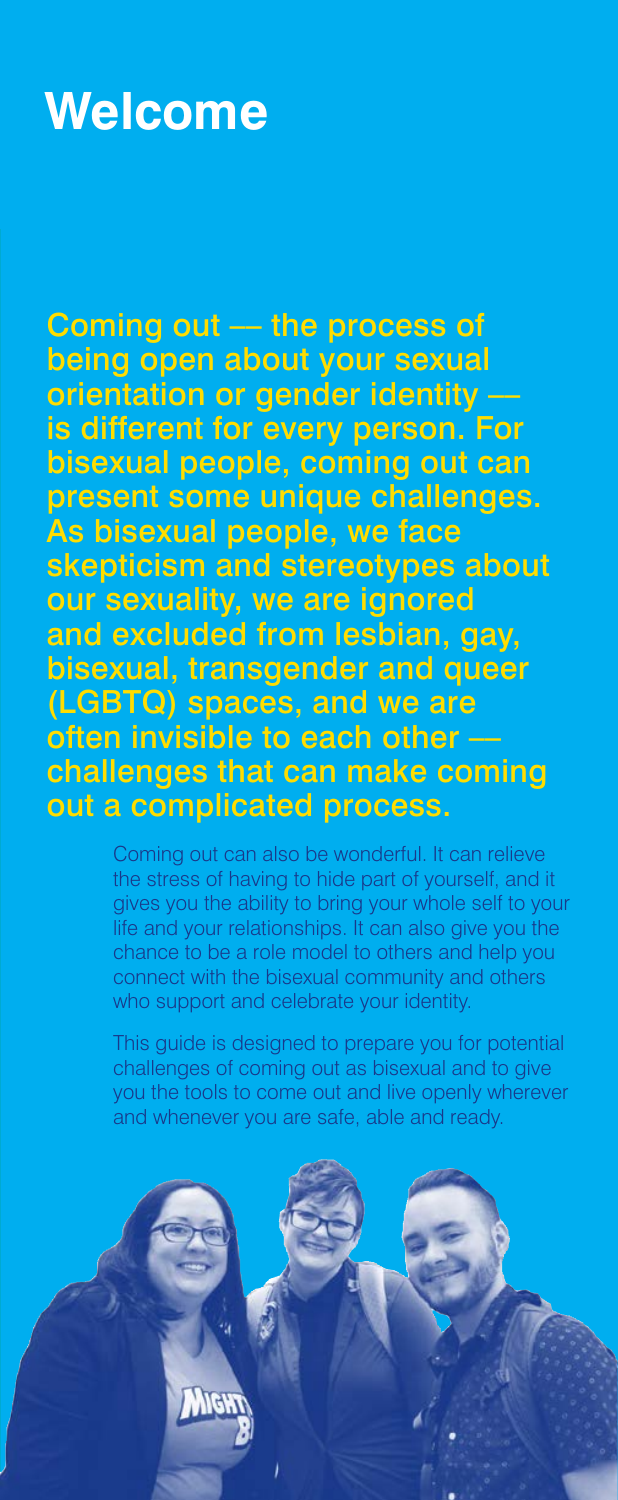## <span id="page-3-0"></span>**What Does It Mean to Come Out as Bisexual?**

**I call myself bisexual because I acknowledge that I have in myself the potential to be attracted –– romantically and/or sexually –– to people of more than one sex and/or gender, not necessarily at the same time, not necessarily in the same way, and not necessarily to the same degree.**

#### **— Robyn Ochs**

Many bi community members and advocates have embraced Ochs' definition of bisexuality because it is inclusive of different kinds of attractions to people with a range of gender identities. In addition to those who identify with the word "bisexual," the bi community includes those who call themselves pansexual, queer, fluid, omnisexual, non-monosexual, in the middle sexualities, heteroflexible, homoflexible, polysexual and a variety of other labels that indicate attraction to more than one gender. National bisexual advocacy organizations and others use the term "bi $+$ " to include all of these identities, a term popularized by the Bisexual Organizing Project.

Something that many bisexual people don't know is that there are so many of us. According to the Williams Institute and the HRC Foundation's own research, **about 50 percent of people who** identify as either gay, lesbian or bisexual, identify as bisexual - making the bisexual population the single largest group within the LGBT community. In HRC's 2012 survey of more than 10,000 youth from across the United States,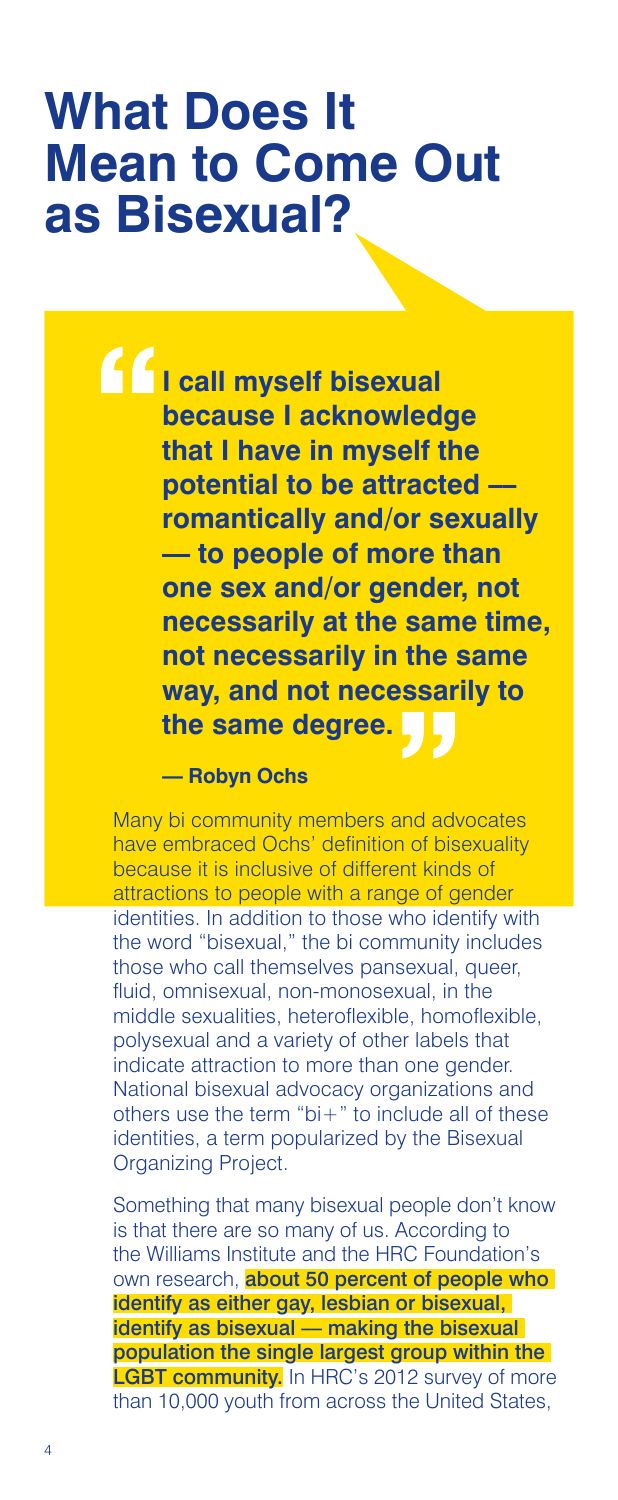**I've often found it difficult to express to people that the gender of the person I'm attracted to doesn't define my identity, especially when people assume I'm gay. I use a queer approach to my sexual identity, mentioning people I'm attracted to or experiences I've had. Many people will then use the term 'bi' to describe me, and if that helps them understand, then I'm happy.**



38 percent of LGBTQ youth identified their sexual orientation as bisexual, with another 12 percent describing themselves with other terms indicating attraction to more than one gender.

A new report from the Centers for Disease Control and Prevention (CDC) shows that about 7 percent of women and 4 percent of men in the United States who are 18 to 44 years old identify as bisexual. Recent studies also show that younger generations –– 29 percent of Americans from ages 18 to 29 and 24 percent of Americans from ages 20 to 44 –– are much more likely to express some degree of attraction to more than one gender.

Despite these numbers, for those of us who are attracted to more than one gender, coming out is often met with skepticism and stereotypes, even from our fellow members of the LGBTQ community. People frequently make assumptions about our identities based on the gender of our past or current partners, and we often find ourselves having to come out over and over again if we want to correct those assumptions.

While coming out as bisexual can be difficult, it also allows us to live fully and openly as ourselves and to make sure that those around us — like our friends, families, doctors, therapists, colleagues and community members — see us as our whole and authentic selves.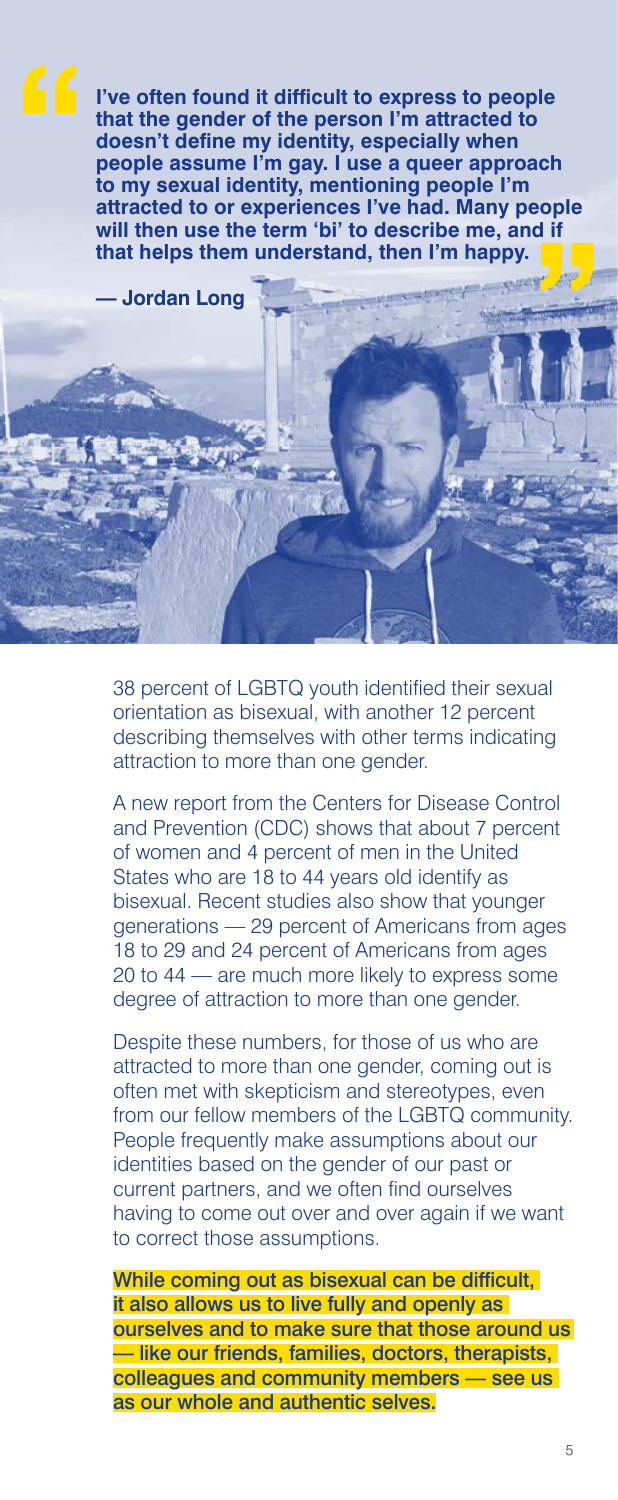## <span id="page-5-0"></span>**Coming Out to Yourself**

Even as LGBTQ visibility has increased in recent years, messages abound telling us how we're supposed to behave and whom we're supposed to love based on the sex we are assigned at birth. From the movies we watch to the magazines we read to the politicians we elect, those in the spotlight are often heterosexual and cisgender (non-transgender). We're also asked to define our identities and attractions into categories like gay, lesbian or straight.

> But what about those of us whose romantic and sexual attractions cut across boundaries and binaries of sex and gender? In too many cases, people who express some degree of bisexuality are pressured — from both non-LGBTQ and gay and lesbian communities alike –– to "choose" or "pick a side," meaning to identify as gay, lesbian or straight. So the first step toward coming out as bisexual is often the self-realization that we cannot "choose" or "pick a side" any more than straight, gay or lesbian people can choose whom they love or find themselves attracted to. When we do come out as bisexual, we often face stereotypes about our sexual behavior -- that we're promiscuous, incapable of fidelity or have unsafe sexual practices –– behaviors that, in reality, occur among people of all orientations and identities, and to which bisexual people are not unusually prone.

With these realities, it's no wonder that bisexual people are less likely to be out when compared to their gay and lesbian peers. A 2013 Pew Research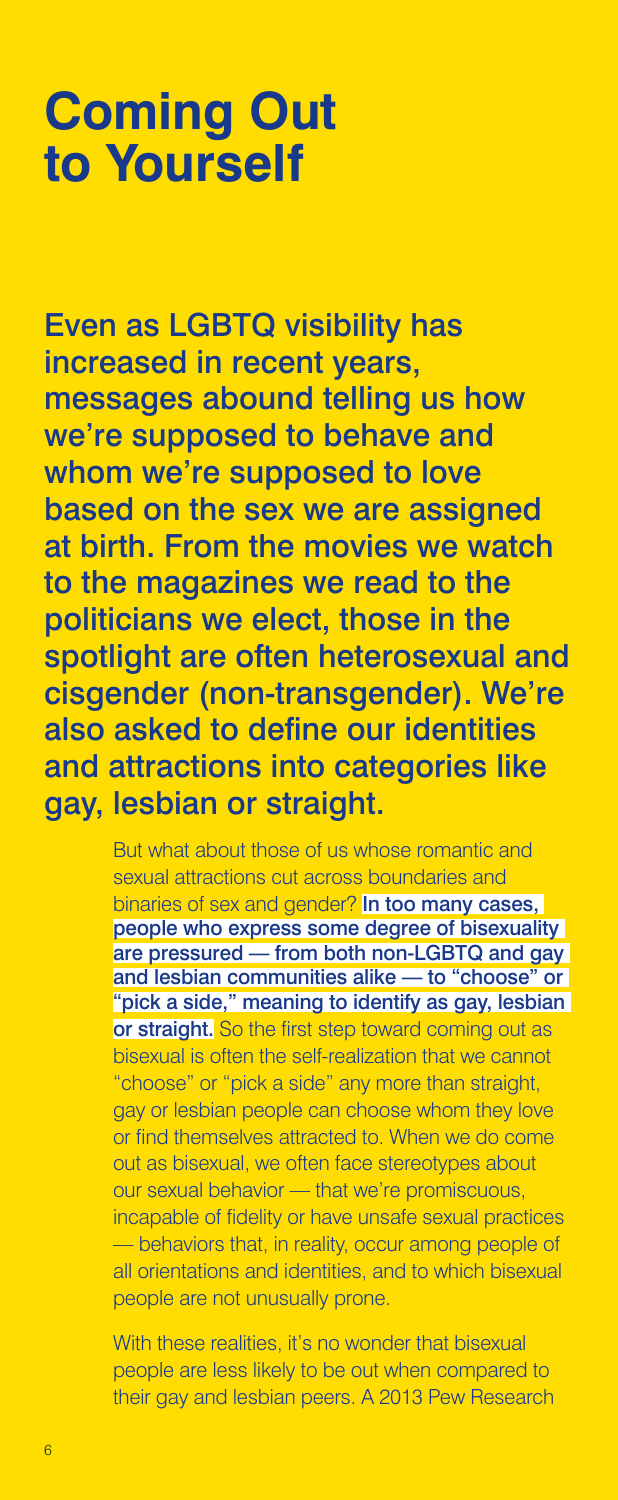<span id="page-6-0"></span>Center study found that only 28 percent of bisexual people were out to those closest to them, compared to 71 percent of lesbians and 77 percent of gay men. When bisexual people remain closeted, we are often invisible to each other and to the communities we are a part of, which can make us feel isolated. But before we can come out to other people, we have to figure things out for ourselves.

#### Some Tips for Coming Out to Yourself

- Ignore external pressures and stereotypes as much as you can. Your identity is yours alone to understand, define and share with others. No one gets to tell you how you should identify.
- It's OK if you've come out before as another identity, if you've only been in relationships with people of one gender or if you've never been in a sexual or romantic relationship at all.
- Bisexual people can come out at any stage of life –– whether we're single, married, parents, teens or seniors.
- It's totally normal to feel scared, confused or uncertain. It's also totally normal to feel relieved, empowered and proud.

**Your identity is about you and only you can decide it. People will try to tell you who or what you should be attracted to, but resist that and don't let anyone else decide who you are.**

**— Paolo Veloso**

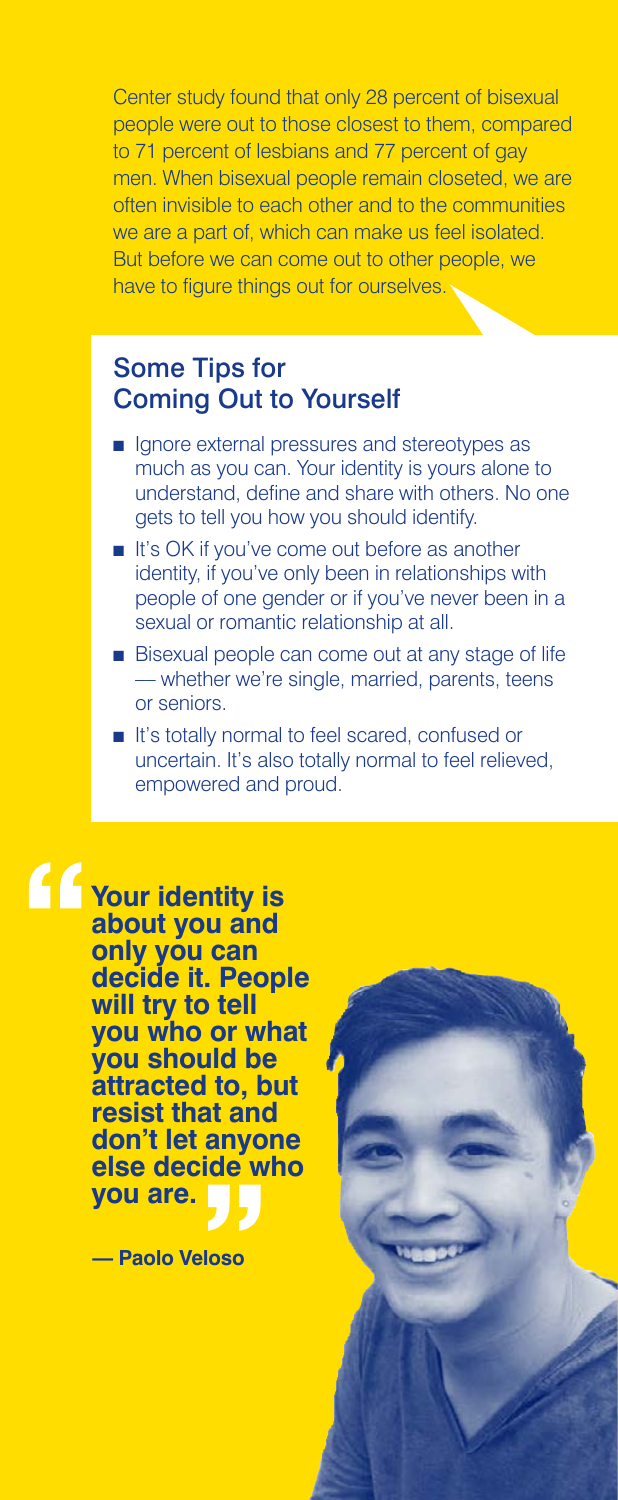## <span id="page-7-0"></span>**Coming Out to Others**

#### Why Come Out?

Most people come out because it becomes too hard to continue hiding who they are. Whether it's to strengthen a relationship or just to be open and honest with people in your life, most people find that coming out is liberating. When someone comes out as bisexual, it also helps teach others about the bisexual community and dispel the harmful stereotypes about our identities.

By making ourselves visible, we can help other bisexual people feel less isolated and can empower others to live openly.

#### **Some benefits of coming out:**

- You can live an open and whole life.
- You can develop closer, more genuine relationships.
- You can build self-esteem from being known and loved for your whole self.
- You can reduce the stress of hiding your identity.
- You can connect with others who are bisexual.
- You can be part of strong and vibrant LGBTQ and bisexual communities.
- You can help dispel myths and stereotypes about bisexual people.
- You can become a role model for others.
- You can learn about the bisexual community's rich history of organizing and leadership.
- You make it easier for bisexual youth and others to follow in your footsteps.

#### **Some risks of coming out:**

- Not everyone will be understanding or accepting.
- You may lose a current romantic relationship.
- Family, friends and coworkers may be shocked, confused or even hostile.
- Some relationships may change permanently.
- You may experience harassment or discrimination.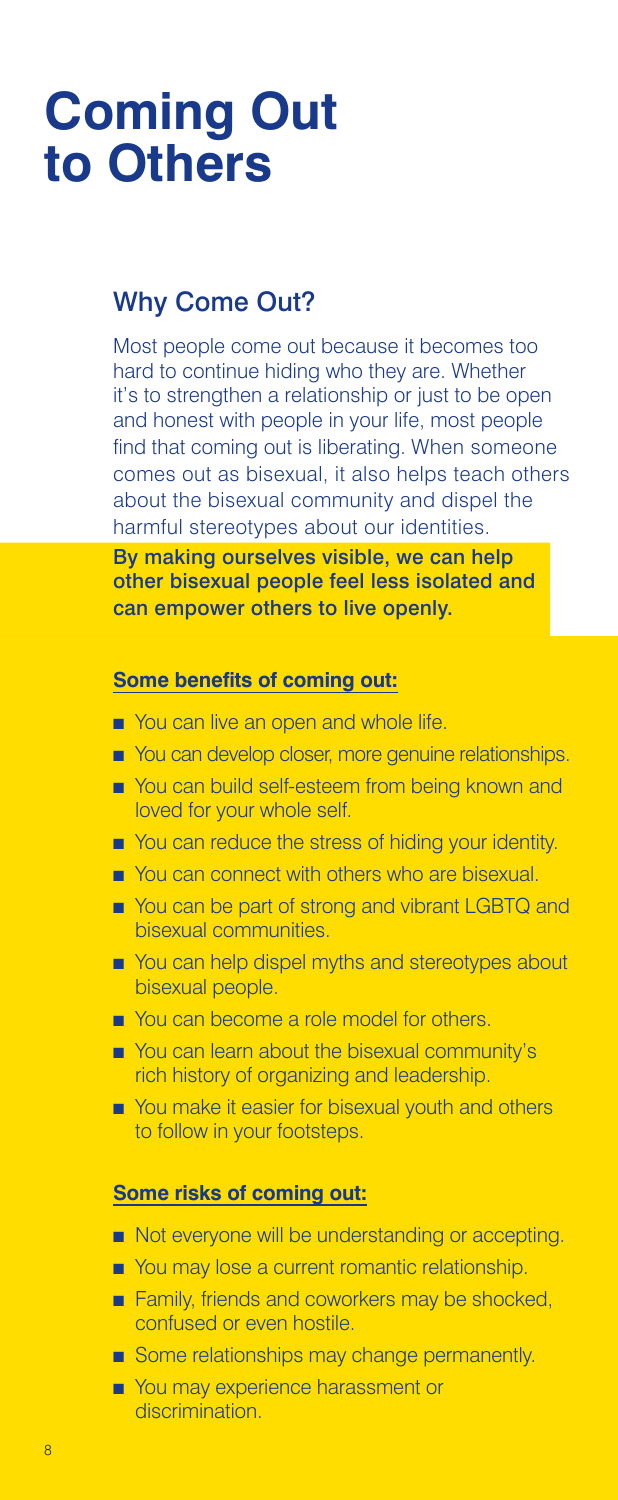<span id="page-8-0"></span>**You get to decide your own coming out process. And when you do, don't feel ashamed in being unapologetically bisexual to those who may try to categorize you on their own terms.**

**Tyler Eilt** 

- Your physical safety may be at risk.
- You may lose a job or housing.
- If you are a teen or young adult, especially if you are under 18, you may be rejected by your parents or caregivers, thrown out of your house and/or cut off financially.

Ultimately, you are the only one who can decide when, whether and to whom you come out. In many cases, the benefits outweigh the risks, but your safety and well-being should be the deciding factor.

#### Making a Plan to Come Out

When you're ready to tell that first person — or even those first few people — give yourself time to prepare. Think through the options and make a deliberate plan of whom to approach, the right time to do so and how to do it. Here are some things to consider:

■ **Do I know what I want to say?** When people are at the beginning of the coming out process, they may still be sorting through what it means to be bisexual and may not be ready to face stereotypes or rejection or answer difficult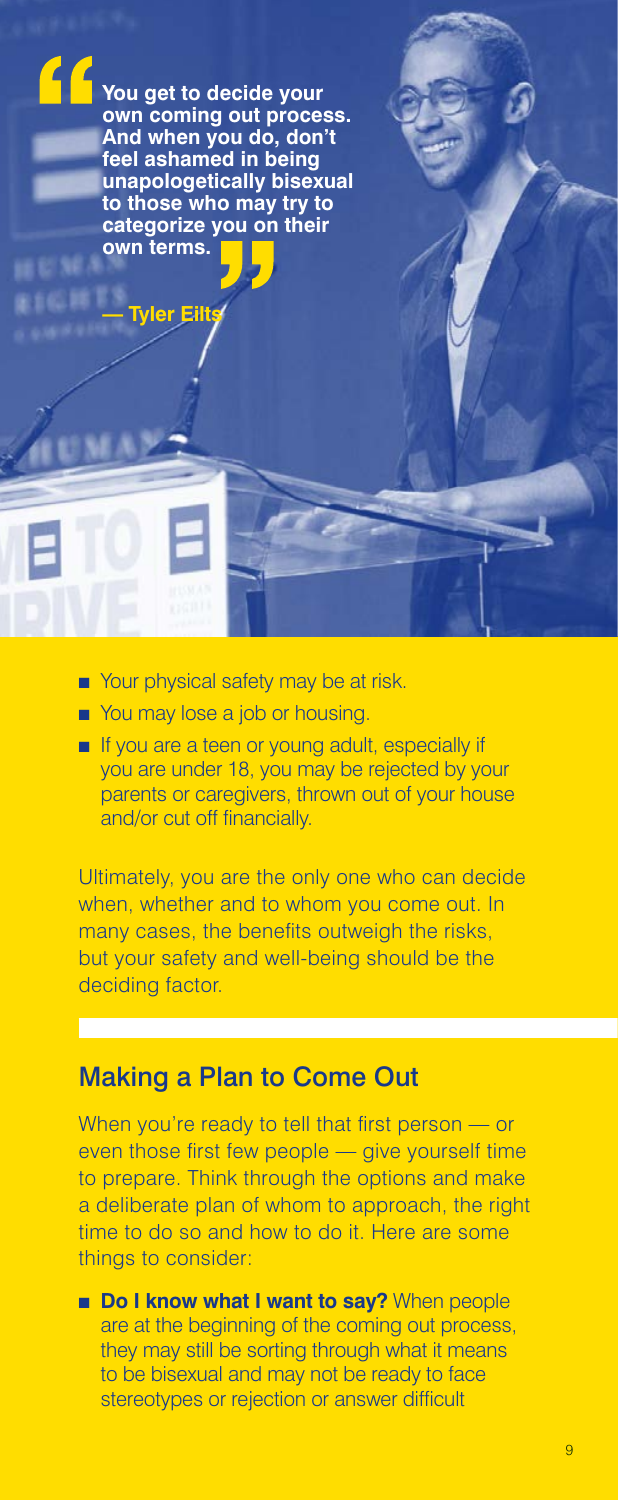questions. That's OK. Even if you don't yet have all the answers, your feelings and safety are what matter. To get a better idea of what it is you want to communicate, try writing it down to help organize your thoughts.

- Whom should I tell first? This can be a critical decision. You may want to select people who you think will be most supportive, as their support can help you share with others.
- **What's my plan?** Think through the options and make a deliberate plan of whom to approach, the right time to do so and how to do it. This kind of news can travel quickly. If you'd prefer that the people you tell keep your news confidential, be sure to tell them so, and plan for the chance that someone you tell may not stay silent. Don't be surprised if someone, intentionally or not, shares your news with others before you have a chance to do it yourself.
- What kinds of signals am I getting? Sometimes you can get a sense of how accepting people will be by the things they say. Maybe an LGBTQ-themed movie or a character on a TV show can get a discussion started. Or maybe someone in your life has told you that they joined an LGBTQ rights organization. Don't read into these conversations too closely. The most LGBTQ-friendly person in the office may react negatively, and the person who said something insensitive about LGBTQ people might end up being your strongest supporter.
- Am I well-informed and willing to answer **questions?** People's reactions can depend largely on how much information they have about bisexual people and how much they feel they can ask. While more and more people are familiar with lesbian and gay people, they may not know much about bisexual people beyond stereotyped portrayals in popular culture. If you're well-informed and open to answering questions, it can go a long way toward helping others to understand. Check out the resources at the end of this guide to help you.
- **Is this a good time?** Timing is key, and choosing the right time is up to you. Be aware of the mood, priorities, stresses and problems of those to whom you would like to come out. If they're dealing with their own major life concerns, they may not be able to respond to your disclosure constructively.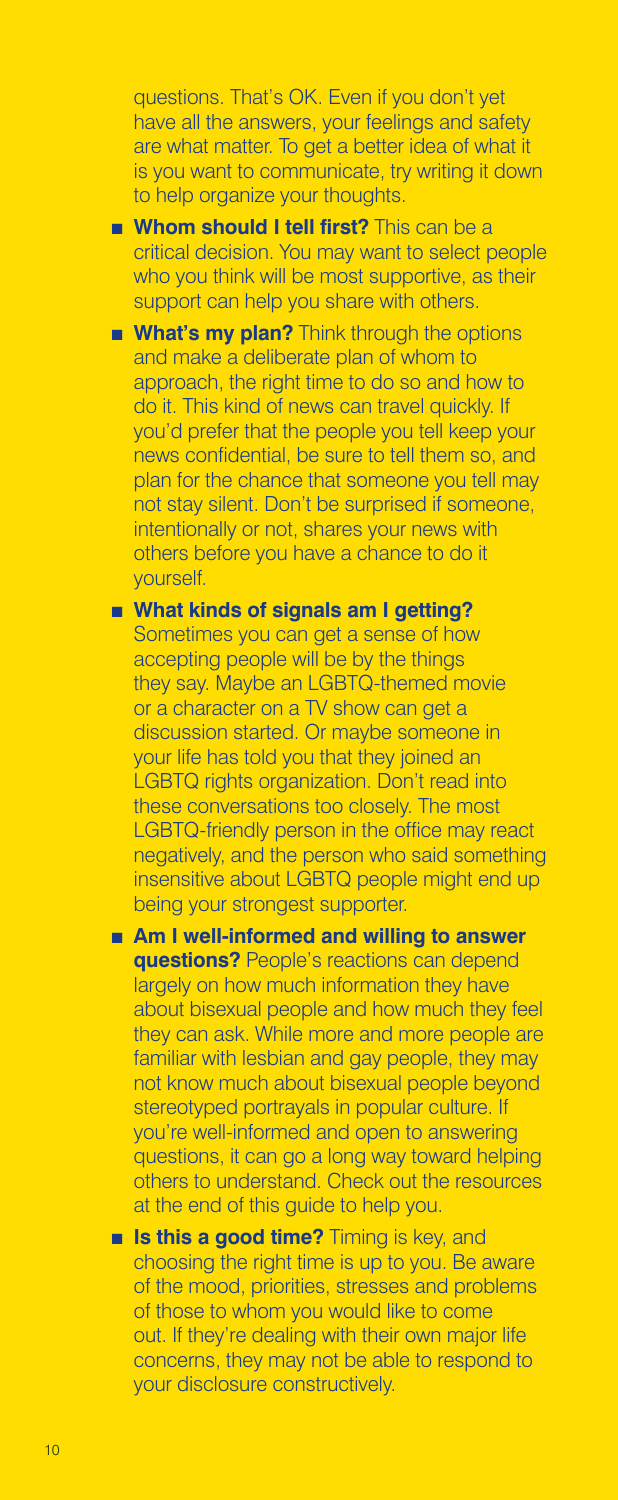#### <span id="page-10-0"></span>Making Sure You Are Safe

If you have any doubts about whether someone will react positively to your coming out, carefully consider your options and take steps to make sure you are safe.

#### **Ask yourself:**

- Have I ever heard this person talk about LGBTQ people? Did they say things that indicate acceptance of LGBTQ people?
- How well do I know this person? Have I ever seen them act harshly or violently?
- Does this person have influence over my job, housing or other necessities?

#### **Some ideas for ensuring your safety:**

- Let a friend or someone else you are already out to and who is supportive know what you're doing ahead of time and make a plan to check in with them before and after.
- Consider bringing that supporter with you.
- Consider coming out in a safe space like in a therapist's or guidance counselor's office, or in an LGBTQ community center.

### Dealing With Negative Reactions

While many people in your life will likely continue to love and support you when you come out, chances are you may experience a negative reaction at some point in your coming out journey. Some tips for dealing with negative responses:

- If you feel at all unsafe, leave and find a safe place.
- Reach out to people who support you when reactions make you feel hurt, sad or depressed. If that support isn't enough, consider talking to a counselor or joining a support group at your local LGBTQ center.
- Give people time to come around. In many cases, an initial negative response doesn't mean total rejection. Some people just need time to process this new information and gain acceptance and understanding.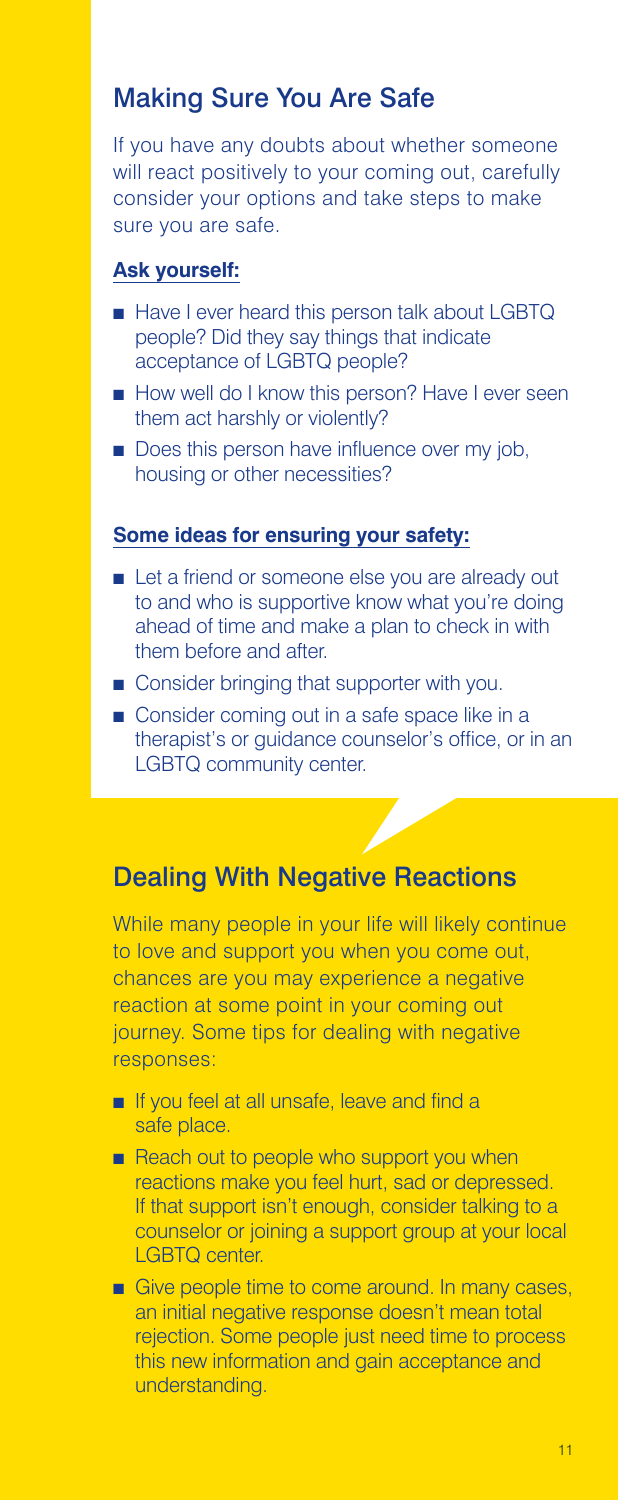## <span id="page-11-0"></span>**Coming Out to Different Groups of People**

#### Coming Out to Family

Whether you're a teenager or an adult with a family of your own, coming out to your family can be scary. While many parents and family members will react with support and affirmation, some won't, and family rejection can be painful. If you're under the age of 18 or financially dependent on your parents or other family members, weigh your options carefully before coming out to them.

#### **Some reactions you may want to prepare for:**

- Some parents or family members will feel honored and appreciate that you have entrusted them with an important piece of truth about yourself.
- Some parents or family members may react in ways that hurt. They may cry, get angry or feel embarrassed. They may even kick you out of your home.
- Some parents or family members will need to grieve the dreams they had for you before they see the new, more genuine life you are building for yourself.
- Some parents or family members may ask where they "went wrong" or if they did something to "cause this." Assure them that they did nothing wrong.
- Some parents or family members may tell you "it's just a phase," or "you're being rebellious," or "you just want attention." These stereotypes may take some time to overcome.
- Some parents or family members may call being bisexual a sin or may attempt to send you to a counselor or therapist in the baseless hope that you can "change."
- Some parents or family members will already know you're bisexual — or they might have an inkling or think you're gay or lesbian. They may have been waiting for you to tell them and find your doing so a relief.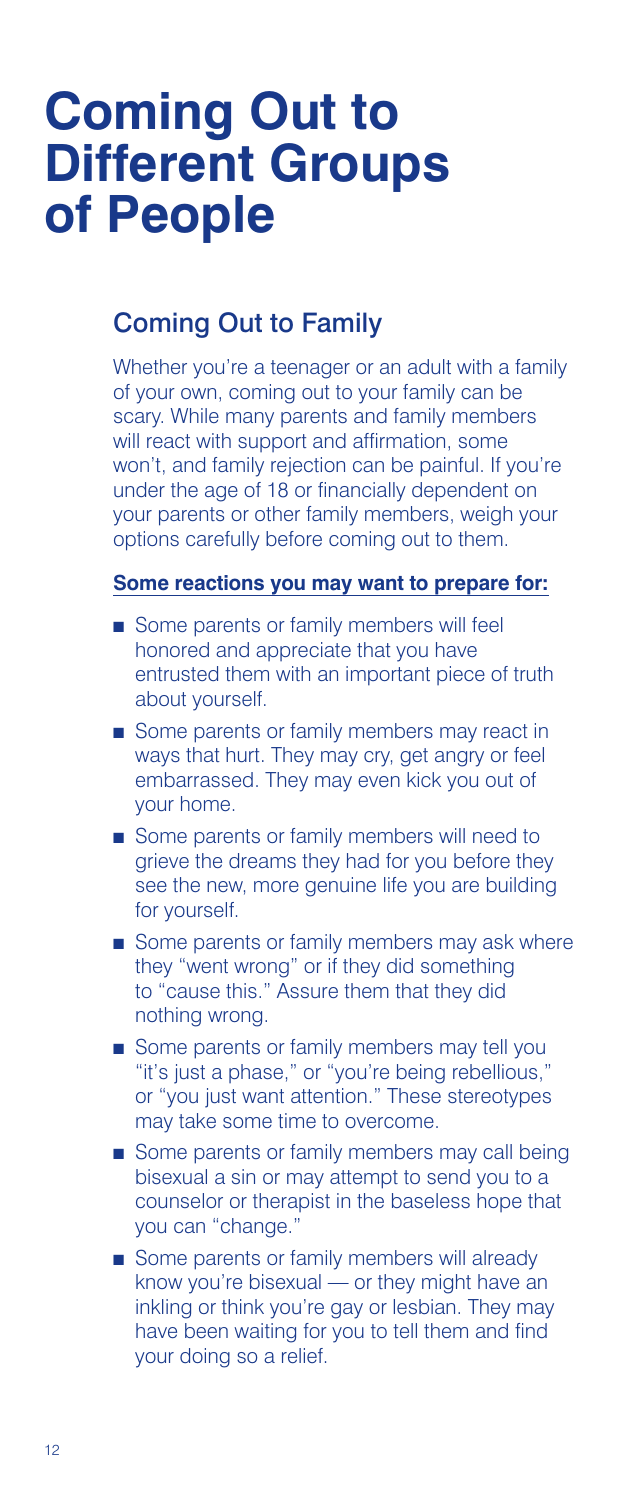**Coming out as bisexual was freeing because I could finally put to rest people in my life trying to convince me I was gay. My parents even thought I was in love with my best friend. For me, coming out is being able to claim who I am, for the little girl that didn't have a label for her feelings for far too long.**

**— Helen Parshall**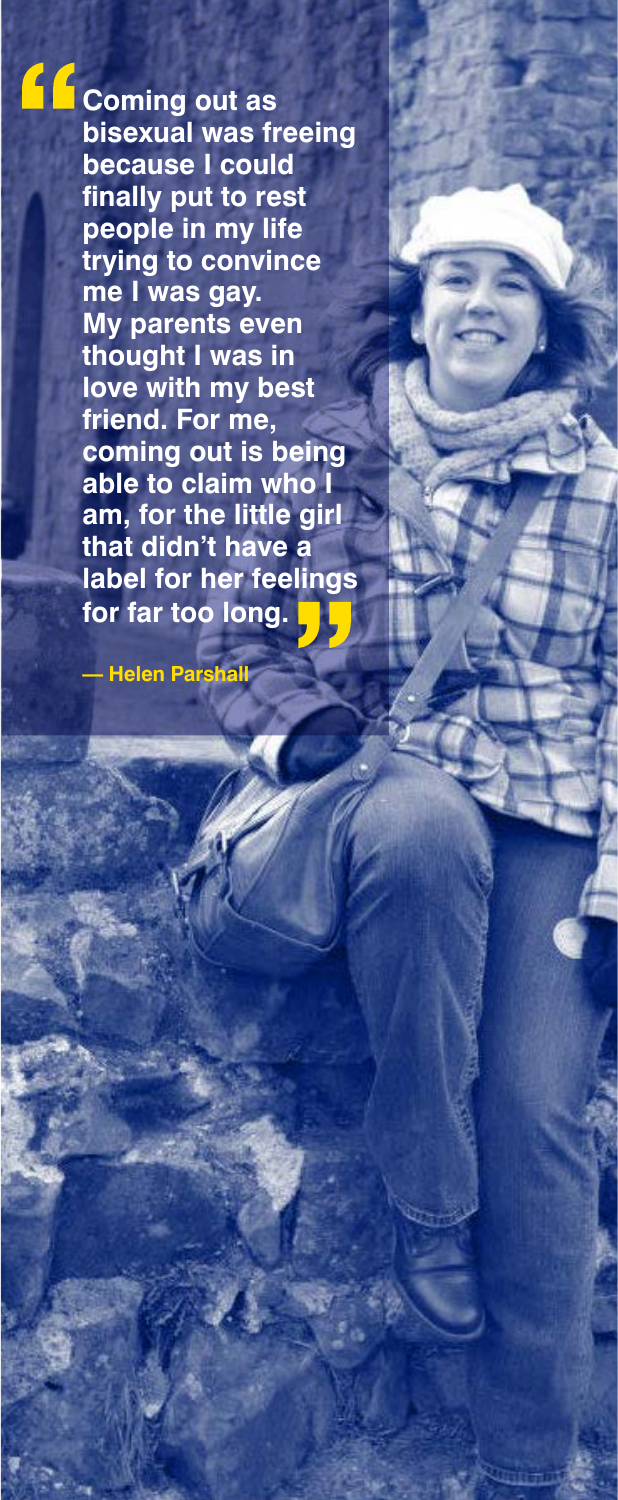<span id="page-13-0"></span>It may take time for a parent or other family member to absorb or come to terms with your coming out. Good or bad, their initial reaction may not reflect their feelings over the long term, but it is important to realize that even if they respond negatively, there's a good chance they will come to accept and even celebrate your identity. You should also prepare for the possibility that they may reject you and make you leave your home, so it's good to have a safety plan –– a friend you can stay with or a bi-friendly LGBTQ youth shelter to go to — just in case you need it. If you're in college, you may be eligible for financial aid independence if you feel unsafe at home after coming out. Check out the resources listed at the end of this guide for more ideas if you are facing homelessness because of family rejection.



#### Coming Out to Friends

When you're ready to come out to friends, you may be lucky enough to have some who are already out themselves or who have an LGBTQ friend or relative of their own. Often, however, coming out to a friend can be scary.

#### Here are some things you may want to consider:

- Your friends may surprise you. Those you thought would be least judgmental may be the first to turn away; those who seem least likely to be accepting sometimes offer the strongest support. Give your friends a chance to be supportive.
- Provide resources. HRC has resources for non-LGBTQ friends and family members to help them understand and learn more. Several other organizations listed at the end of this guide also provide similar tools.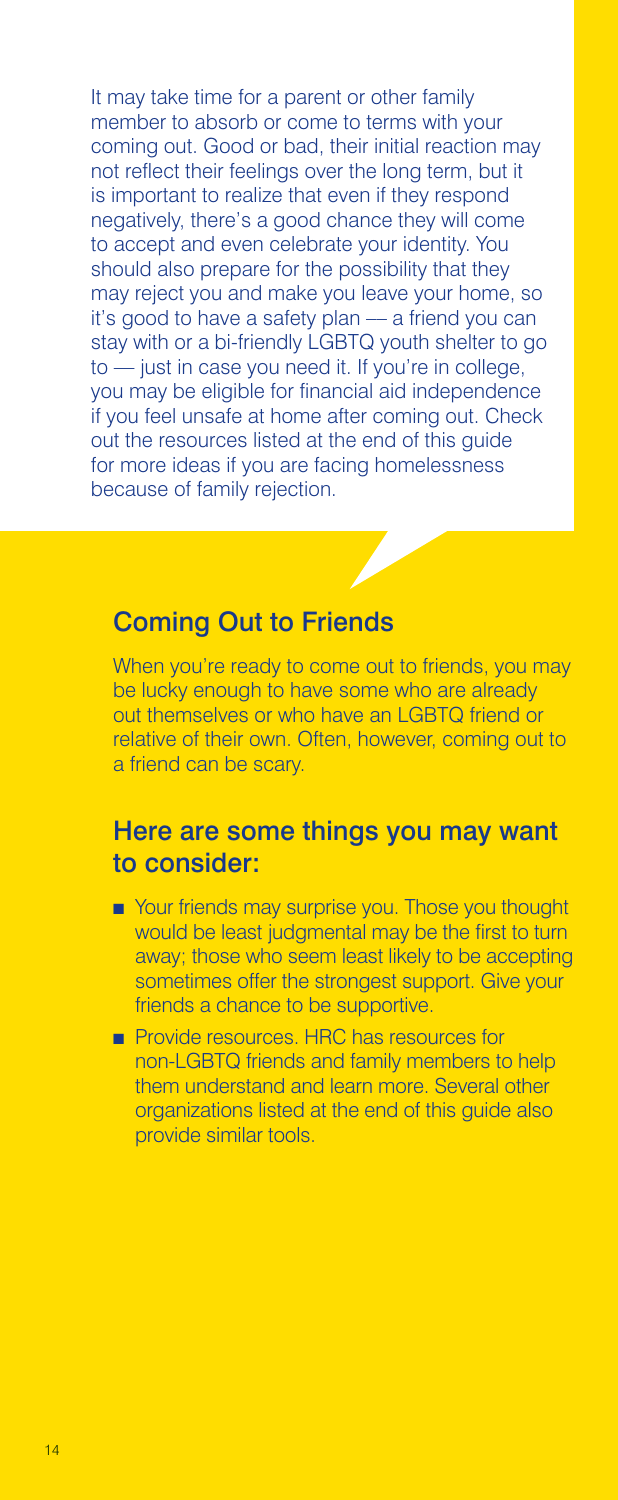### <span id="page-14-0"></span>Coming Out to Your Spouse or Partner

Coming out to a spouse or partner as bisexual can be complicated. Whether you are in a same-sex or different-sex relationship, your partner may have assumed that you identify as straight or gay or lesbian. They may feel like something they thought they knew about you isn't true anymore, which may be difficult for them to accept. Additionally, your spouse or partner may hold stereotypes that bisexual people are promiscuous and not capable of committed, monogamous relationships. When coming out to your spouse or partner, prepare yourself for the possibility that they may ask you questions based on these stereotypes, or have trouble trusting you. The important thing is to have open and honest communication and be able to explain to your spouse or partner what this new identity means to you and how it may or may not change things in the relationship.

Although many relationships survive and even become stronger when a partner comes out, always consider your safety and the dynamics of your relationship before making the decision to come out. A partner may use your bisexual identity to gain power over you, and shame or abuse you, so your safety should always be your first priority when deciding whether to come out to a partner or spouse.

#### Coming Out to Your Children

There's no one right or wrong way to have this conversation with your children, but there are important factors to consider. Depending on their ages, you may be worried about them rejecting you or about their safety at school if they tell friends. If you have a partner, spouse, ex-partner or ex-spouse who is involved in your children's lives, you may want to have the conversation together, if that's possible. Or you might find that bringing another supportive family member into the conversation is a good idea. Your children may have questions that they feel more comfortable asking someone else for fear that they'll hurt your feelings.

While younger children often show a surprising level of understanding and acceptance, older children may need more time to think about the news you've shared with them before they're ready to talk. It may be helpful to arrange a family counseling session to sort through feelings. Additionally, giving your children the ability to talk to other children of LGBTQ parents can be enormously helpful.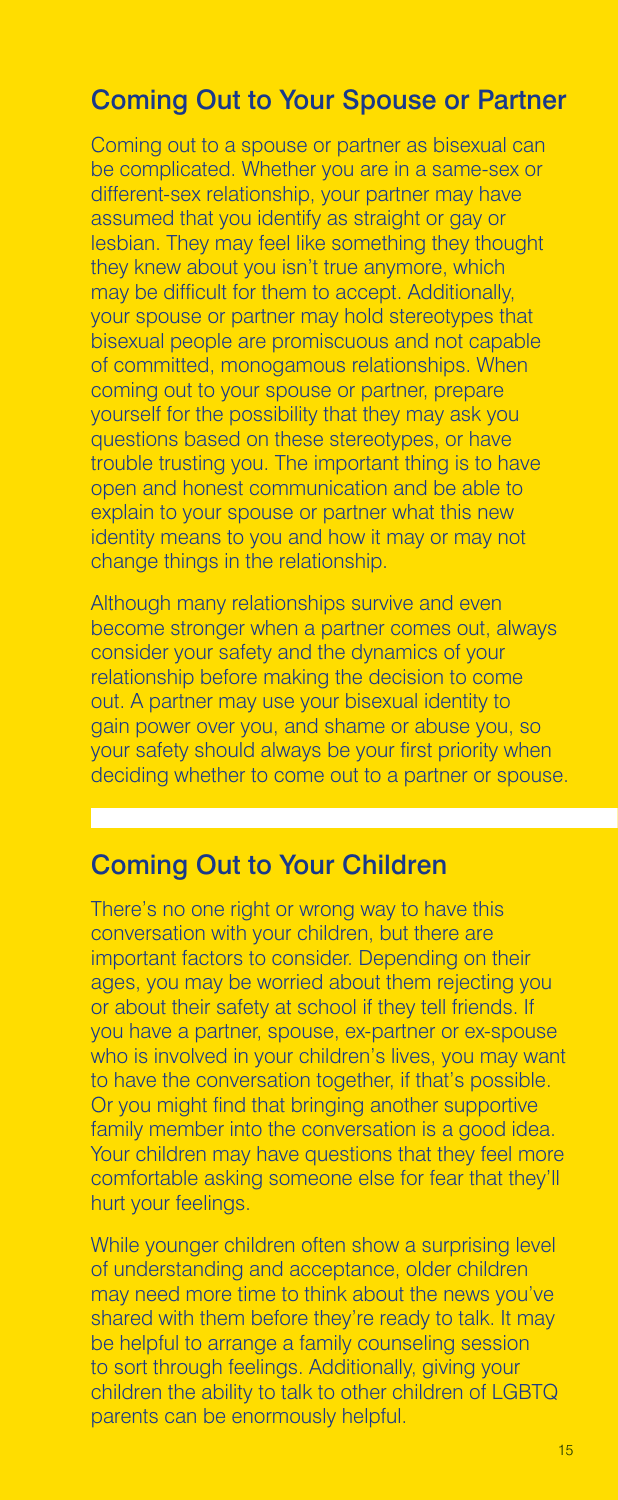#### <span id="page-15-0"></span>Coming Out in Other Contexts

As a bisexual person, you may want to consider some additional factors when coming out in other contexts in your life.

#### **Here are a few things to be aware of:**

- Healthcare Providers It's especially important for bisexual people to be out to our healthcare providers because our community –– bisexual women in particular –– faces major health disparities compared to straight cisgender people, lesbians and gay men. We're also less likely than gay men or lesbians to be out to our doctors, which means they may not be fully attuned to our sexual health needs. When you come out to your medical provider, prepare yourself for the possibility that they might not understand bisexuality or may harbor stereotypes about our sexual behavior, and consider bringing some of the informational resources listed at the end of this guide.
- **School Although many bisexual students** are accepted at school, bisexual youth face higher levels of harassment and bullying than their gay, lesbian and non-LGBTQ peers, making it critical for you to consider your safety and well-being before deciding to come out at school. If you're being bullied or harassed about your identity, talk to a teacher, counselor or other caring adult. If your school has an LGBTQ student group, talk to other students who are out about their experiences and the school's climate toward bisexual and other LGBTQ students. When you come out in a school LGBTQ group, prepare yourself for the possibility that there may be some lingering stereotypes about bisexual people. Consider bringing resources with you.
- **Work -** Before you come out at work, check your company's non-discrimination policy and make sure you are officially protected from discrimination in your workplace. If there are other out LGBTQ people in your workplace, ask them about their experiences. Also check out the resources at the end of this guide for information about being openly bisexual in the workplace.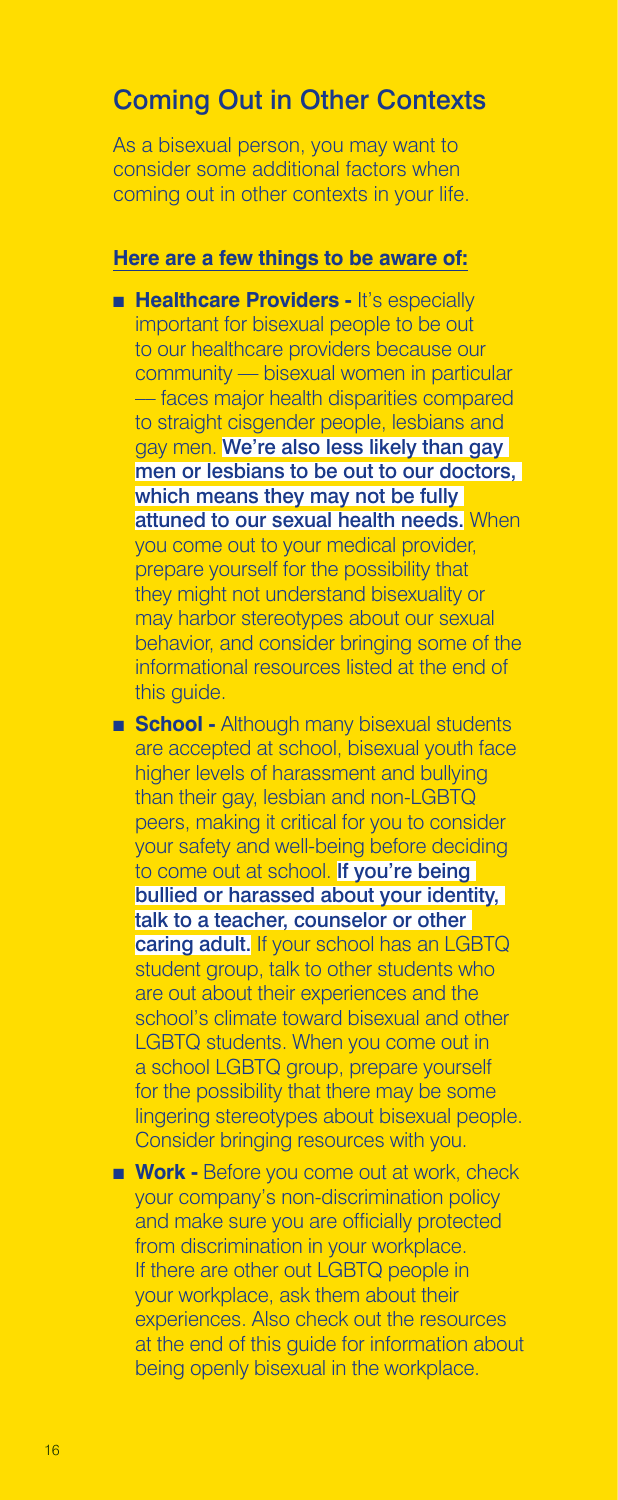**For me, coming out as a bisexual man was about taking the mask off and standing affirmed in my personal truth. It is about freedom.**

W

 $\gamma$ l

**— Khafre Abif**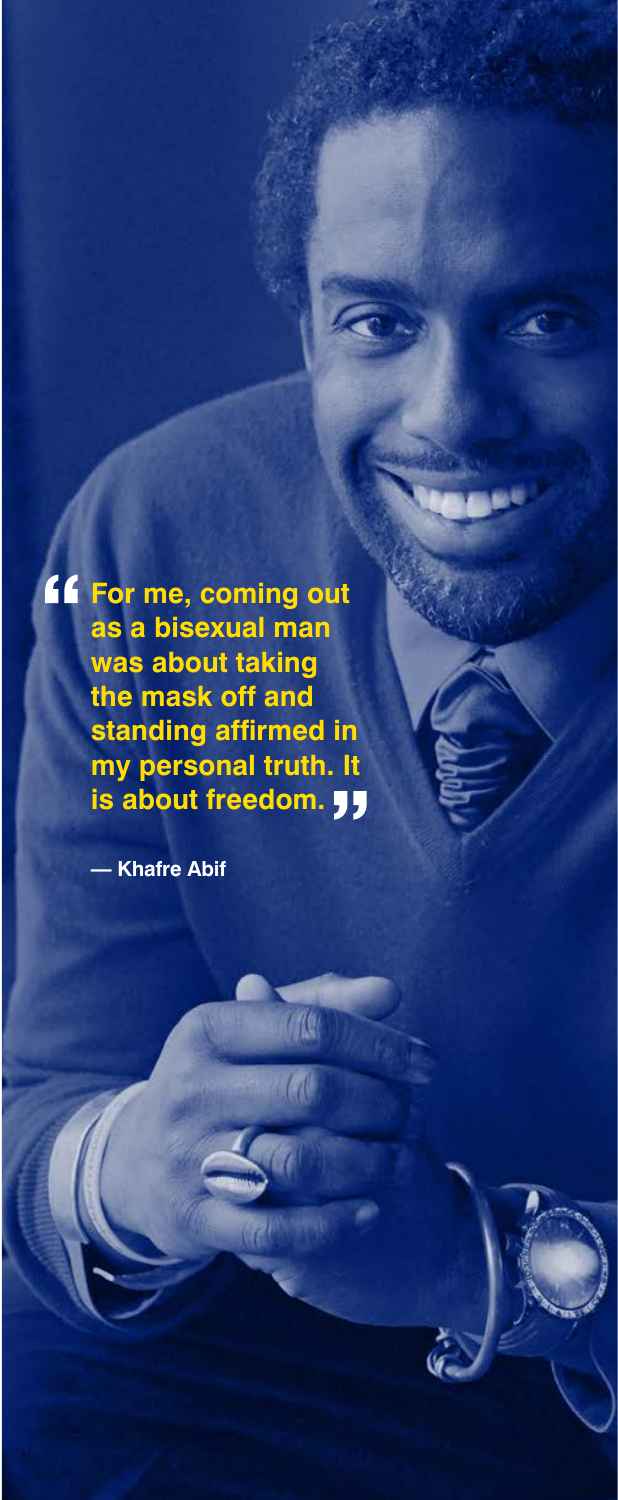## <span id="page-17-0"></span>**After You Come Out**

#### Coming Out Again…and Again

It's not unusual for members of the LGBTQ community to come out to different people and in different ways at different times. A bisexual person might identify as gay or lesbian before coming out as bisexual, for example, or a woman who is openly transgender might also come out as a lesbian. To be clear, we all have our own journeys of self-discovery and understanding, and there's nothing wrong with changing the way one self-identifies and coming out more than once.

What is often different for bisexual people is that even if we come out as bisexual, the invisibility of our identities in LGBTQ spaces, along with stereotypes that suggest bisexuality is "just a phase" or "not real," mean that too often people don't believe us when we come out or make assumptions about our identities based on the gender of our past or current partners. Even within the LGBTQ community, people make assumptions about our identities  $-$  e.g., if a man dates only women and then has a relationship with a man, he is gay and was just in denial, or if a woman is in a relationship with another woman, she is assumed to be a lesbian, regardless of her self-identification or past relationships.

Correcting these assumptions essentially forces us to come out over and over again, which can be daunting and can expose us to biphobia. So whether you're coming out for the first time or the hundredth time, remember to prioritize your own safety and wellbeing as you decide when and whether to come out as bisexual, queer, pansexual, fluid or anything else.



**After coming out as transgender in my late 20s I also had to remind people I was still pansexual and not heterosexual. I remember telling my dad and he had a terrible response, but with time he has grown to accept me and become one of my strongest allies.**

**— Laya Monarez**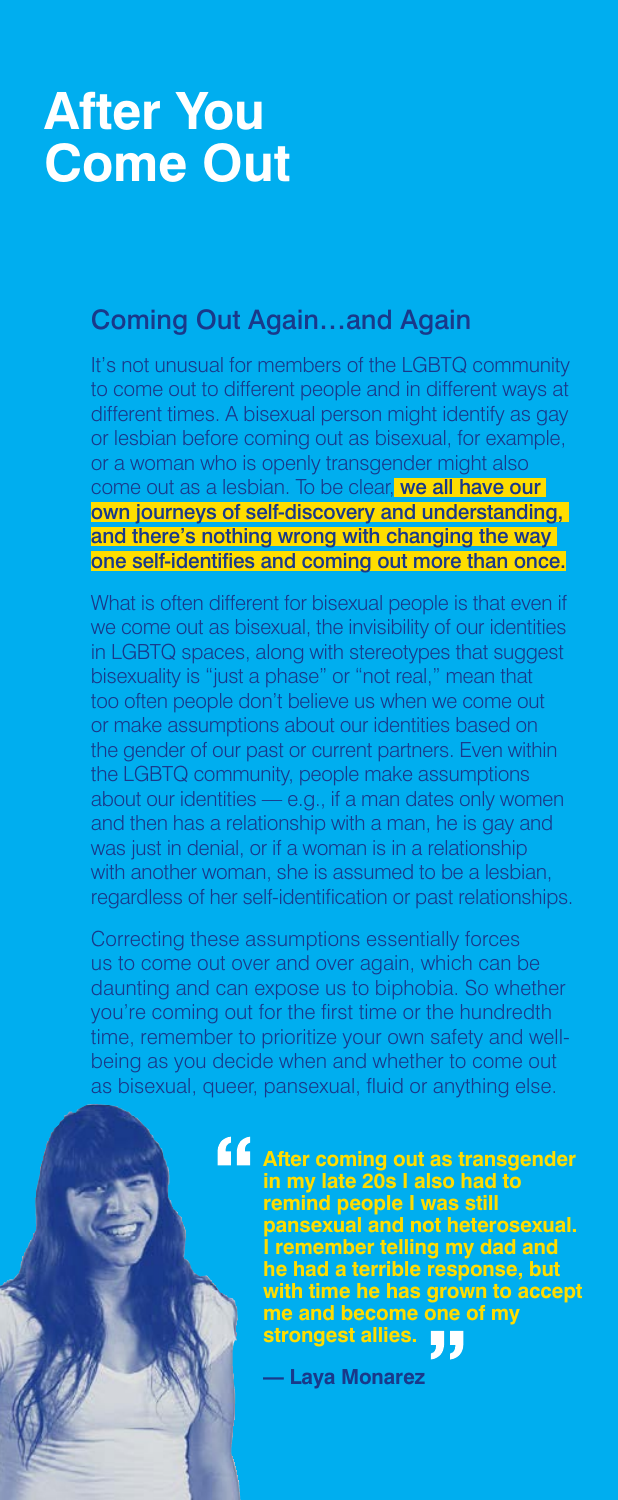<span id="page-18-0"></span>

**Connecting with the bisexual community has been one of the most affirming and empowering experiences in my life. They have taught me the true meaning of acceptance and support.**

**— Beth Sherouse**

### Finding Community

Connecting with other members of the LGBTQ community can be a powerful source of affirmation and support, especially when you are first coming out. It helps to talk to people who have been where you are in your journey, who have overcome obstacles and fears similar to the ones you may now be facing and to simply find spaces to be yourself. An LGBTQ student group at your school or college, or an LGBTQ community center in your area, are both great places to connect with LGBTQ people and find support.

While the LGBTQ community can be welcoming and empowering to bisexual people, it can also, unfortunately, be a place where bisexual people and identities are stereotyped and erased. Because we are sometimes excluded in LGBTQ spaces and others make assumptions about our identities, it is sometimes difficult for bisexual people to find each other. Many of us know other people who are bisexual, but we don't realize it because we aren't out to each other. In reality, the bisexual population is about the same size as the gay and lesbian populations combined, and just as diverse - we come from all backgrounds, racial and ethnic groups, faith communities, socioeconomic levels and gender identities - and coming out helps us find each other. Check out the list at the end of this guide for bisexual community groups in your area or ask your local LGBTQ community center if it has a bisexual group.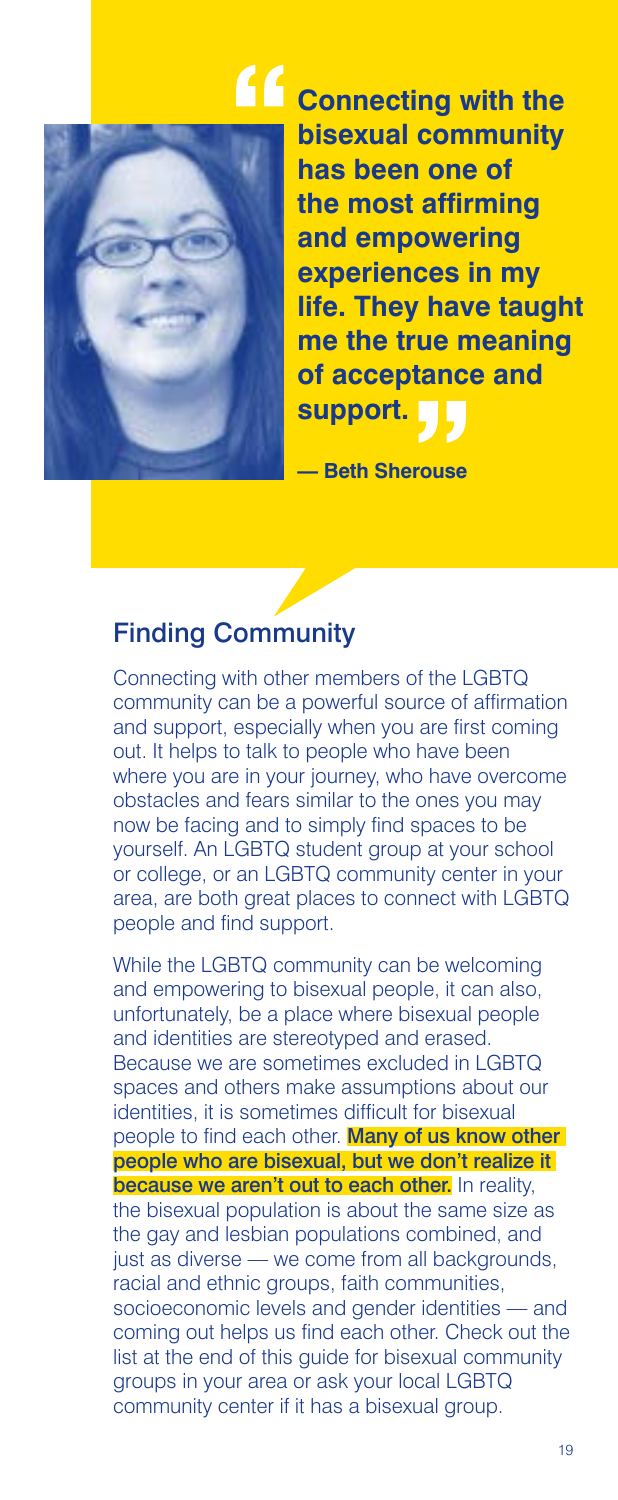## <span id="page-19-0"></span>**Glossary of Terms**

Many people refrain from talking about sexual orientation and gender identity and expression because it feels taboo or because they're afraid of saying the wrong thing. This glossary was written to help give people the words and meanings to help make conversations easier and more comfortable.

> **Bisexual** — A person who can be attracted to more than one sex, gender or gender identity. "Bi" is often used as an abbreviation. Related terms include pansexual, queer, fluid, omnisexual, nonmonosexual, in the middle sexualities, heteroflexible, homoflexible, polysexual and many others.

> **Biphobia** — Prejudice, fear or hatred directed toward bisexual people. This can take the form of stereotypes about bisexuality or excluding or erasing bisexual people from the LGBTQ community (sometimes referred to as "bi erasure").

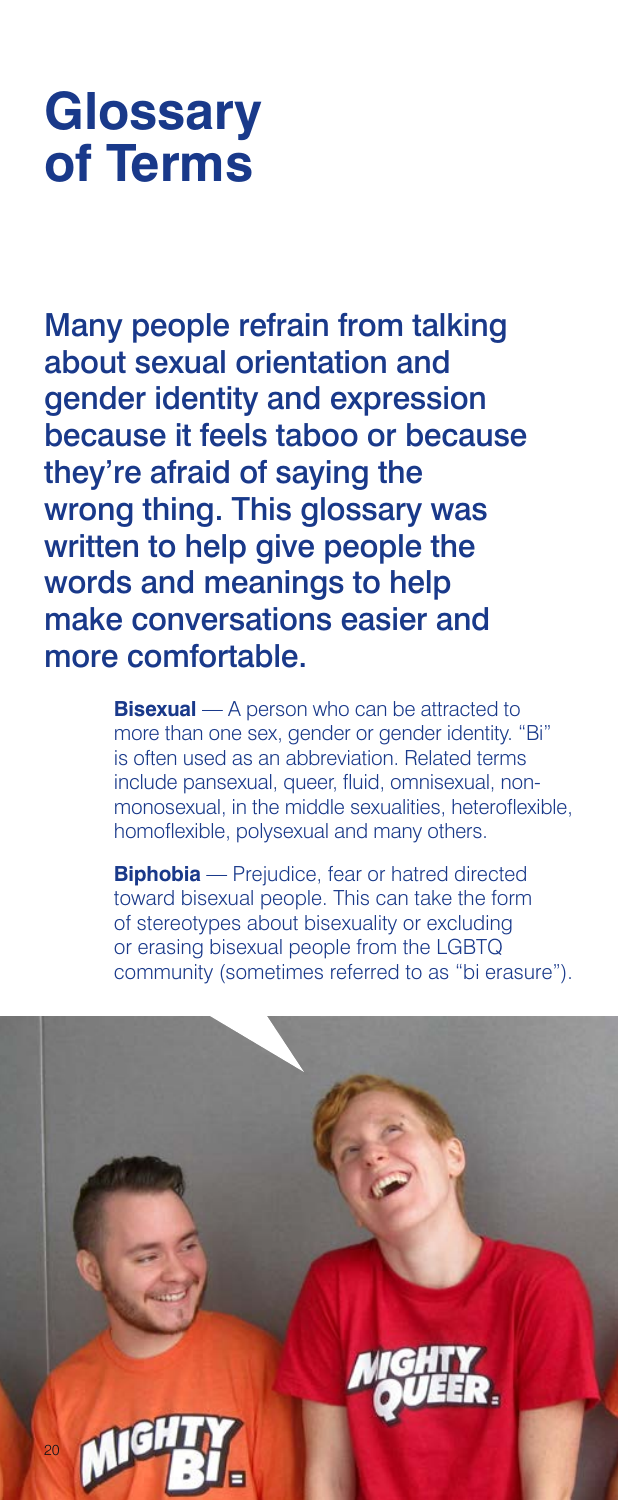**Cisgender** — A term used to describe people whose gender identity or expression aligns with those typically associated with the sex assigned to them at birth.

**Gender Identity** — One's innermost concept of self as male, female, a blend of both or neither how individuals perceive themselves and what they call themselves. One's gender identity can be the same or different from their sex assigned at birth and is separate from sexual orientation.

**Sexual Orientation** — An individual's enduring physical, emotional, romantic and/or spiritual attraction to another person. Gender identity and sexual orientation are not the same.

**Lesbian** — A woman who is emotionally, romantically, sexually and relationally attracted to women.

**Gay** — A word describing a man or a woman who is emotionally, romantically, sexually and relationally attracted to members of the same sex.

**Transgender** — An umbrella term for people whose gender identity and/or expression is different from cultural expectations based on the sex they were assigned at birth. Being transgender does not imply any specific sexual orientation. Therefore, transgender people may identify as straight, gay, lesbian, bisexual, pansexual, queer, etc.

**Pansexual** — A person who can be attracted to any sex, gender or gender identity.

**Queer** — A term people often use to express fluid identities and orientations.

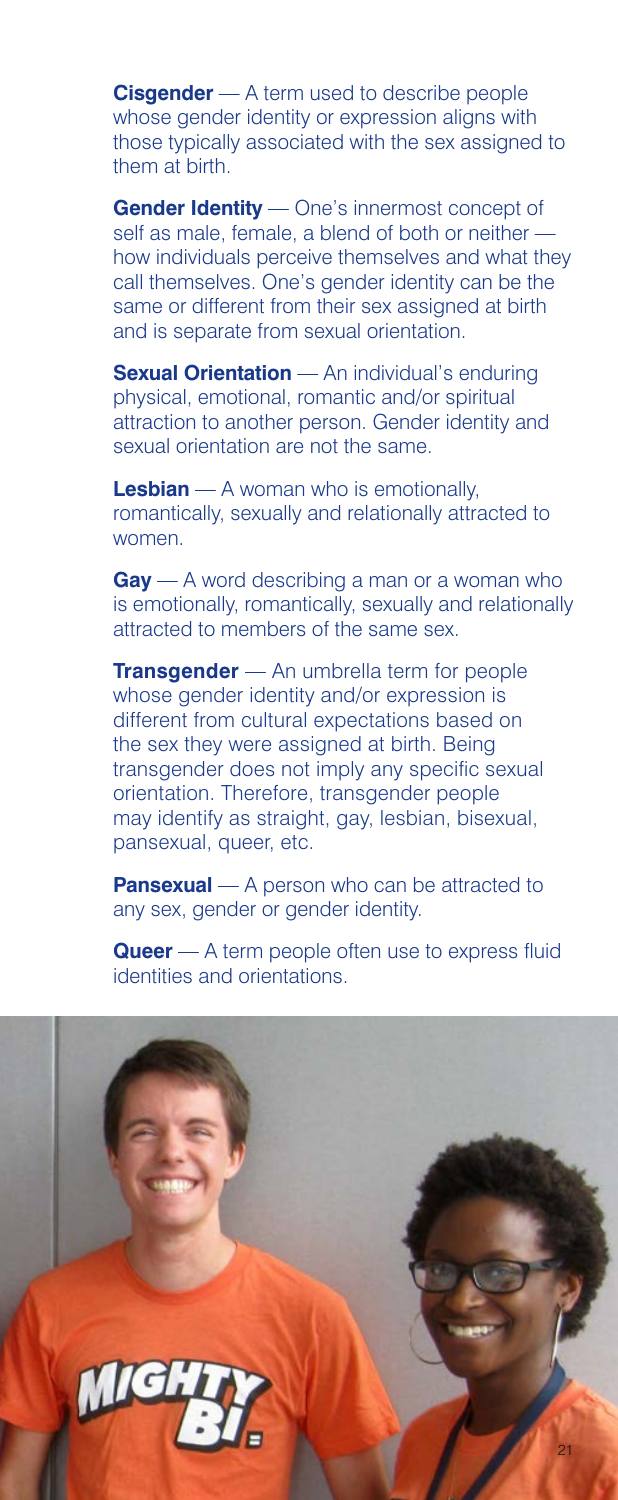## <span id="page-21-0"></span>**HRC Resources**

For general information on bisexuality and the bisexual community, visit *www.hrc.org/bisexual.*

Resources include:

22

**Bisexual FAQ** *www.hrc.org/resources/bisexual-faq*

**Supporting and Caring for Our Bisexual Youth** *www.hrc.org/bi-youth*

**Health Disparities Among Bisexual People** *www.hrc.org/resources/entry/health-disparitiesamong-bisexual-people*

**Bisexual Visibility in the Workplace** *www.hrc.org/resources/bisexual-visibility-in-theworkplace*

**Meg Tsuda**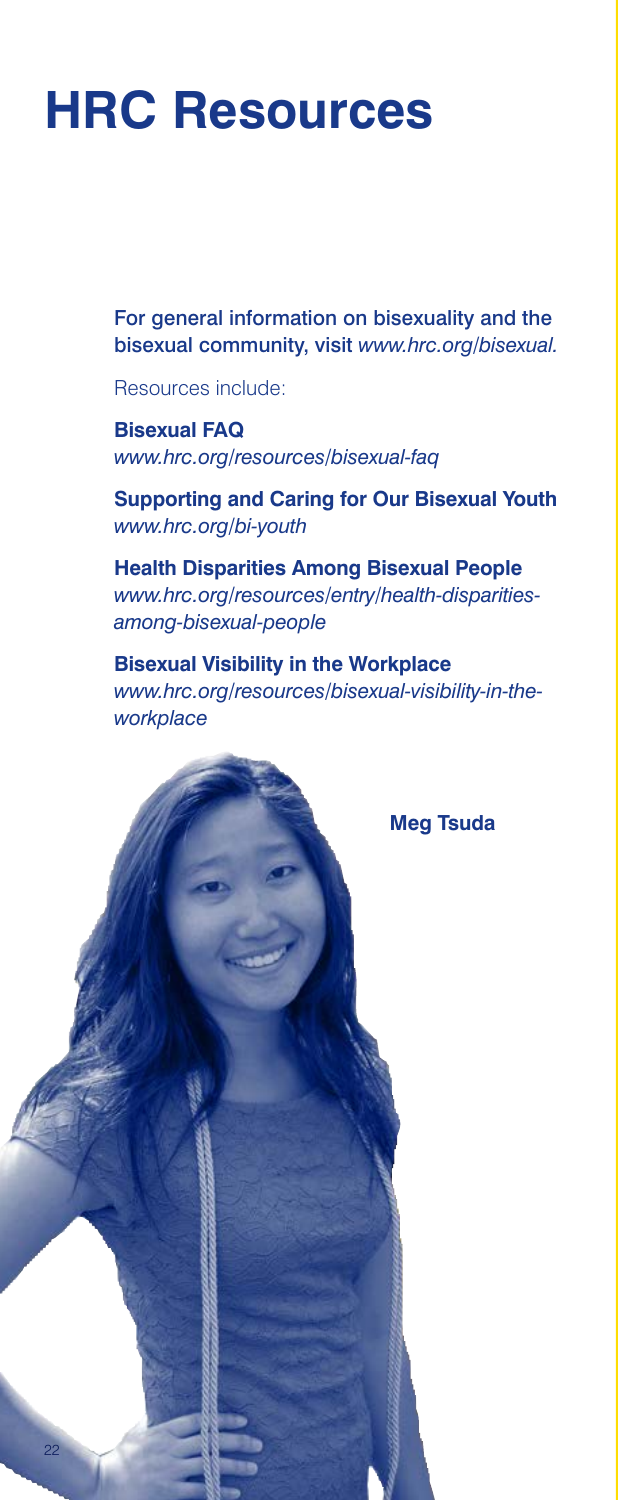## <span id="page-22-0"></span>**Connecting with the Bi Community**

#### **National Organizations**

**American Institute of Bisexuality** *www.americaninstituteofbisexuality.org/ bisexual.org/ bimagazine.org/*

**BiNet USA** 4201 Wilson Boulevard, Suite 110-311 Arlington, Va. 22203-1859 800-585-9368 *www.binetusa.org*

*binetusa@binetusa.org*

**Bisexual Resource Center** P.O. Box 170796 Boston, Mass. 02117 617-424-9595 *www.biresource.net brc@biresource.net*

**Bisexual Organizing Project** 310 East 38th Street, Suite 209 Minneapolis, Minn. 55409-1337 *www.bisexualorganizingproject.org/ BOP@BisexualOrganizingProject.org*

#### **Local Groups**

Check out the **BiNet USA interactive map** or **Bisexual Resource Center's list** to find a group in your area:

*biresource.net/bisexualgroups.shtml www.binetusa.org/bi-groups-in-the-us*